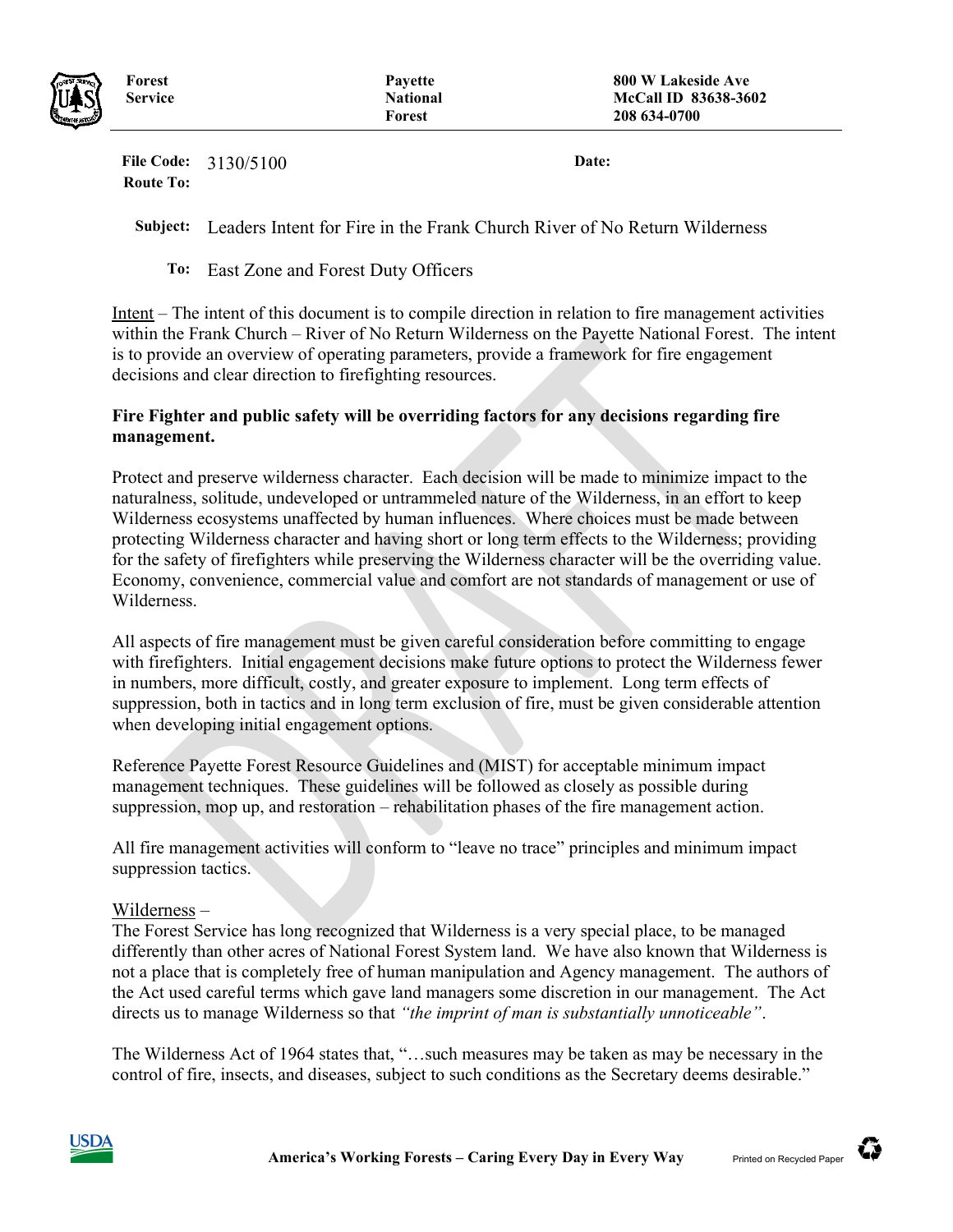This language in the law supports the Federal Fire Policy and use of the appropriate management response to wildfire in wilderness.

 The Wilderness Act also provides that, "…except as necessary to meet minimum requirements for the administration of the area for the purpose of this Act (including measures required in emergencies involving the health and safety of persons within the area), there shall be no temporary road, no use of motor vehicles, motorized equipment or motorboats, no landing of aircraft, no other form of mechanical transport, and no structure or installation within any such area." This language indicates that use of motorized equipment, landing of aircraft, etc. may be authorized for fire management activities but only if it is the minimum necessary requirement.

 And, the Wilderness Act mandates that, "… each agency administering any area designated as wilderness shall be responsible for preserving the wilderness character of the area and shall so administer such area for such other purposes for which it may have been established as also to preserve its wilderness character." This language requires that the natural and untrammeled qualities of wilderness character be preserved by recognizing the role of fire in wilderness and limiting human caused manipulations of that process through suppression or prescribed fire activities (ACNWTC Wilderness Desk Guide).

# National Policy –

 Manage the wilderness resource to ensure its character and values are dominant and enduring. Its management must be consistent over time and between areas to ensure its present and future availability and enjoyment as wilderness. Manage wilderness to ensure that human influences does not impede the free play of natural forces or interfere with natural successions in the ecosystem and to ensure that each wilderness offers outstanding opportunities for solitude and unconfined type of recreation (FSM 2320, 1/07).

# 2320.02

- 1. Maintain and perpetuate the enduring resource of wilderness as one of the multiple uses of National Forest System land.
- 2. Maintain wilderness in such a manner that ecosystems are unaffected by human manipulation and influences so that plants and animals develop and respond to natural forces.
- 3. Minimize the impact of those kinds of uses and activities generally prohibited by the Wilderness Act, but specifically excepted by the Act or subsequent legislation.
- 4. Protect and perpetuate wilderness character and public values including, but not limited to, opportunities for scientific study, education, solitude, physical and mental challenge and stimulation, inspiration, and primitive recreation experiences.
- 5. Gather information and carry out research in a manner compatible with preserving the wilderness environment to increase understanding of wilderness ecology, wilderness uses, management opportunities, and visitor behavior.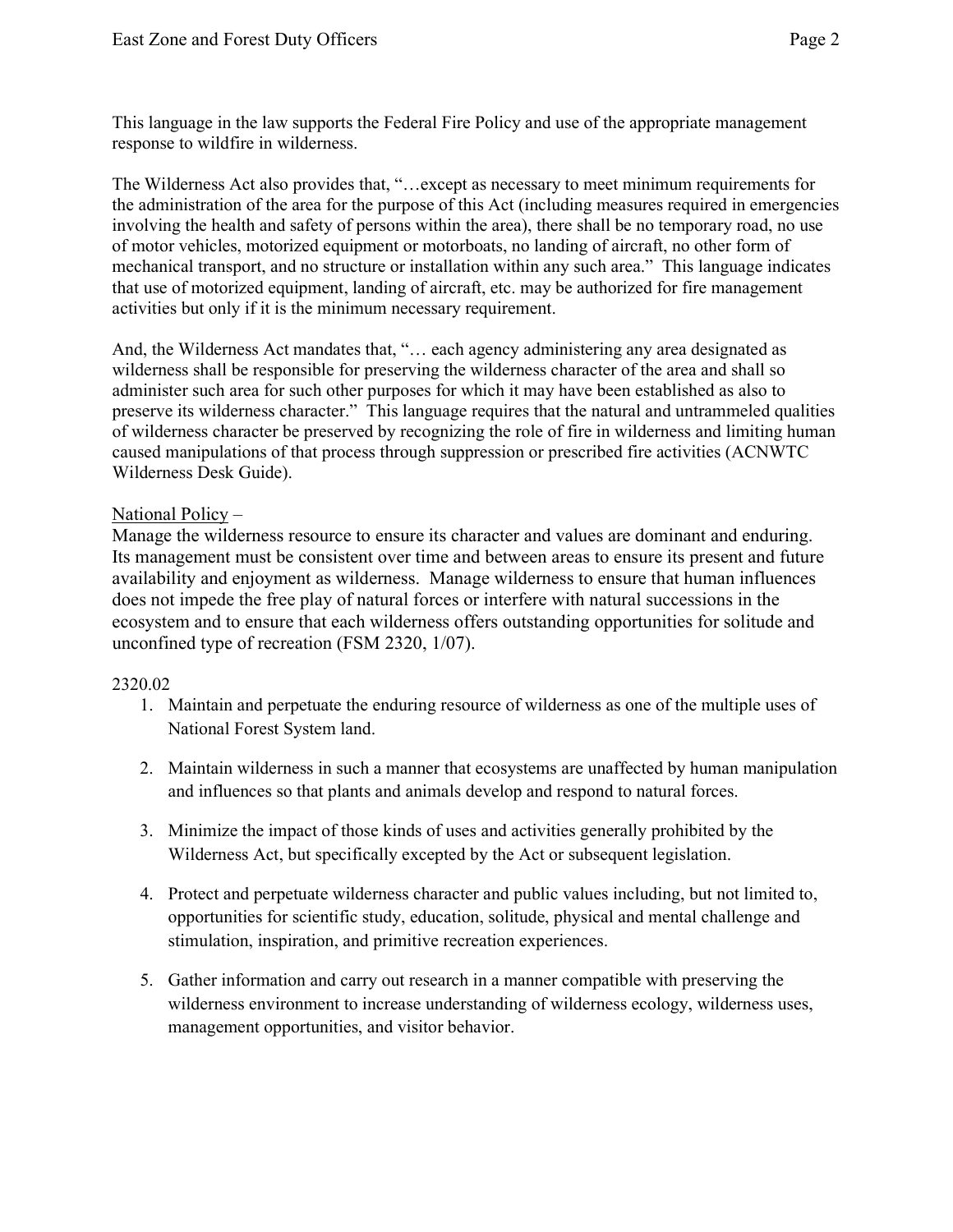## 2323.52

- 1. Permit ecological processes to operate naturally.
- 2. Recognize both climax and successional biotic communities as natural and desirable.
- 3. Allow, wherever possible, the natural process of healing in handling disturbed communities. Consider structural or vegetative assistance only as a last resort.

 Our Forest Service Manual 2324.21 describes objectives for fire in Wilderness simply and consistently with the Wilderness Act(s) by which Wilderness is managed. These two objectives are:

- 1. Permit lightning caused fires to play, as nearly as possible, their natural ecological role within wilderness.
- 2. Reduce, to an acceptable level, the risks and consequences of wildfire within wilderness or escaping from wilderness.

 We are directed to use approved Forest Plans and Wilderness management plans as our guide and have a minimum impact on the Wilderness character.

 In FSM 2324.23, we are directed to conduct all fire management activities within wilderness in a manner compatible with overall wilderness management objectives. Give preference to using methods and equipment that cause the least:

- 1. Alteration of the wilderness landscape.
- 2. Disturbance of the land surface.
- 3. Disturbance to visitor solitude.
- 4. Reduction of visibility during periods of visitor use.
- 5. Adverse effect on other air quality related values.
- 6. Locate fire camps, helispots, and other temporary facilities or improvements outside of the wilderness boundary whenever feasible. Rehabilitate disturbed areas within wilderness to as natural an appearance as possible.

 The Forest Supervisor approves the use of motorized equipment or mechanical transport under conditions described in section 2326.1, item 1 or 3. However, the Regional Forester shall approve the use of tractors for fire suppression.

# 2326.1 – Conditions Under Which Use May Be Approved

Allow the use of motorized equipment or mechanical transport only for:

 1. Emergencies where the situation involves an inescapable urgency and temporary need for speed beyond that available by primitive means. Categories include fire suppression, health and safety, law enforcement involving serious crime or fugitive pursuit, removal of deceased persons, and aircraft accident investigations.

# Frank Church River of No Return Wilderness –

 The Frank Church River of No Return Wilderness (FCRONRW) is truly one of the gems of the National Wilderness Preservation System. The FCRONRW was designated by the 1980 Central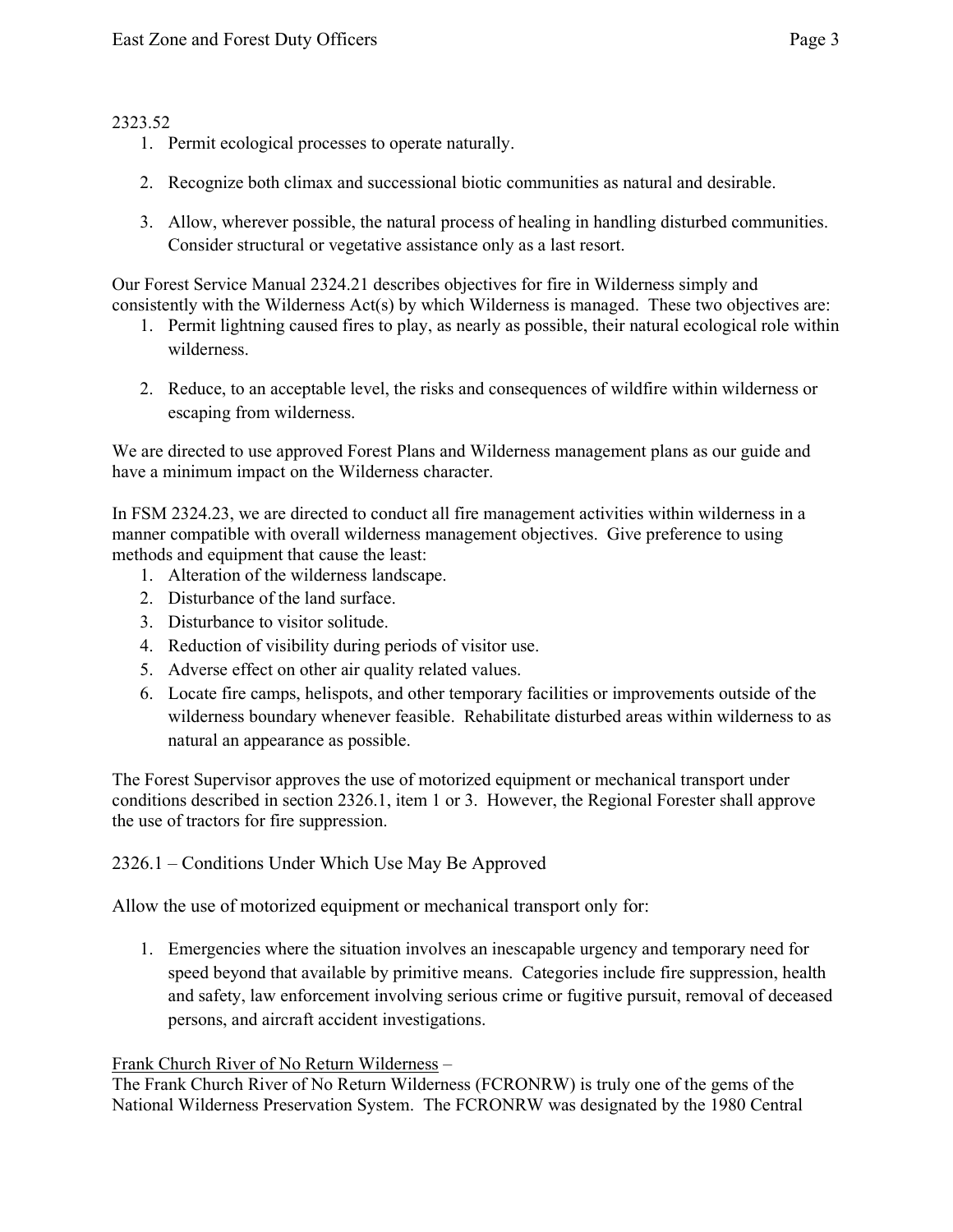Idaho Wilderness Act. Although relatively young, this is not to say that these 2.4 million acres of central Idaho is anything but truly wild. The FCRONRW was created out of the Idaho and Salmon River Breaks Primitive Areas and surrounding roadless areas, and most places have been managed as de-facto wilderness since the Forest Reserves.

All aspects of management are directed by the Frank Church Plan and Forest Plan which directs that:

- lightning caused fires in Wilderness will be permitted to play, as nearly as possible, their ecological role within the FCRONRW.
- The Plan further provides a Standard of *All lightning caused fires will be evaluated as* potential Wildland Fire Use candidates and that,
- Suppression actions will be taken where lightning-caused fires pose serious threats to life and/or property within the wilderness or life, property or natural resources outside the wilderness.

 Managers of the FCRONRW have been instrumental in allowing lightning caused fire to play a natural role in the Wilderness. After almost two decades, the Wilderness has a mosaic of fire effects that pose both a challenge to managers as well as represent a maintaining or return to a naturally functioning ecosystem.

 To meet the intent of the Plan and the Chiefs 2014 Intent, Agency Administrators must evaluate all lightning caused fires for their potential to play a natural role in Wilderness and apply 2014 Wildland Fire Risk Management Protocols. To assist in this evaluation below are some questions that should be discussed prior to committing to initial engagement. This is not an all-inclusive list, but an example of a thought process for evaluating fire in Wilderness.

- Are there Values at Risk?
	- o How Far away are Values?
	- o Are Values in the typical spread direction of fires in this area?
	- o What is the probability of fire impacting Values?
	- o Estimate (hours, days, months) when values would be impacted?
	- o Is there old fire scars between fire and Values?
	- o Can Values be point protected?
- What are the risks to firefighters?
	- o Steep terrain
	- o Aerial ingress/egress
	- o Snags
	- o Why would we put firefighters at risk?
- What are the benefits to fire suppression?
	- o Are we protecting life?
	- o Are we protecting property?
	- o Are we protecting natural resources outside of Wilderness?
	- o Are we protecting political values? smoke, etc.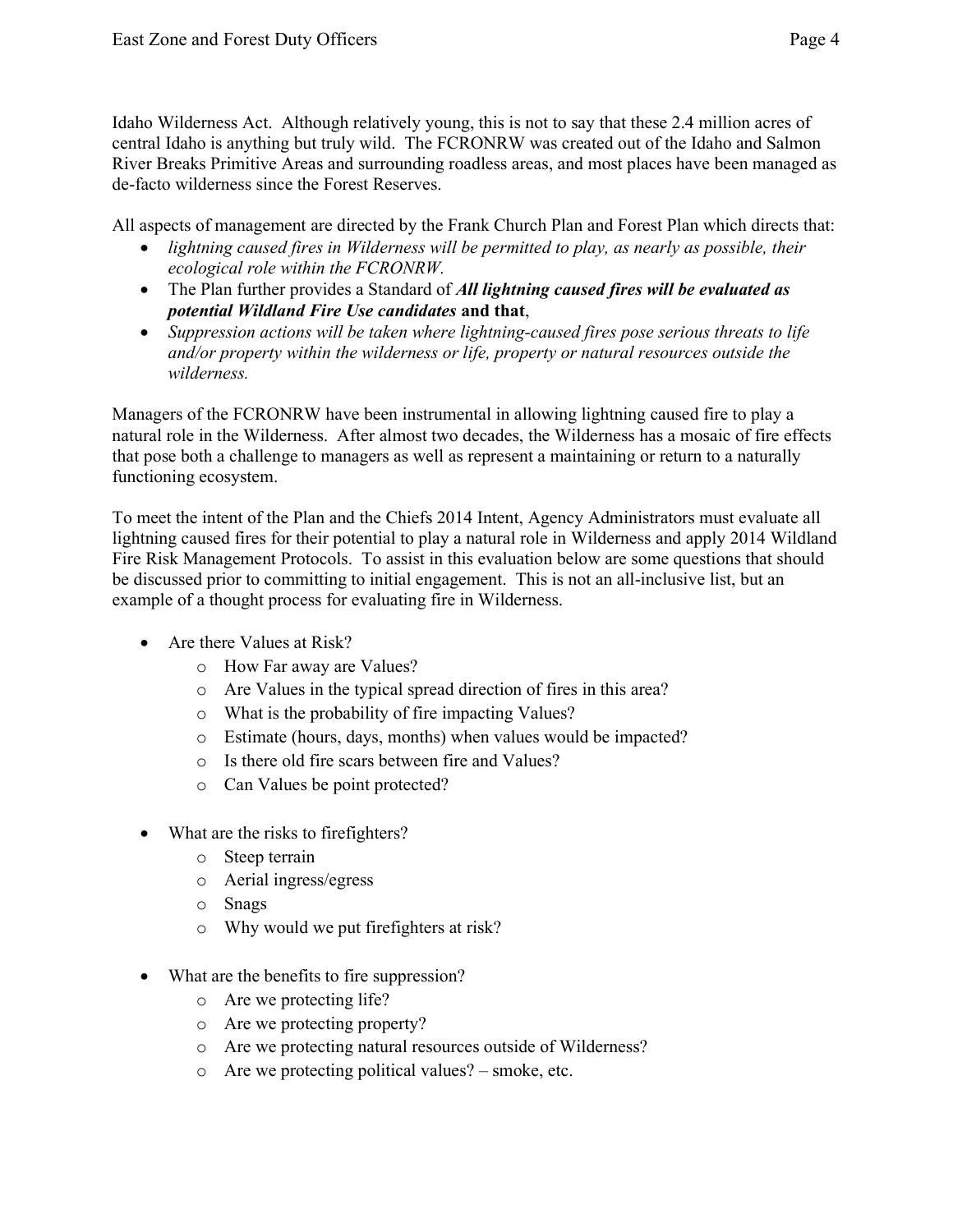- 
- Will there be impacts to Wilderness by suppression actions? o Physical impacts
	- o Social impacts motorized/mechanized intrusions
	- o Political impacts
	- o Closures?
- Are there other factors to consider?

 My intent is that at each new natural ignition, a robust conversation takes place to determine why we would take initial action. I expect that your starting point for the discussion is that fire be allowed to play its natural role in the Wilderness unless there are highly probable, unacceptable consequences associated with that fire.

 I expect that Wilderness managers and fire managers engage in this conversation with the District Ranger or acting Agency Administrator. I expect that the conversation is based on the probabilities of the fire negatively impacting known Values at Risk. I expect that the conversation utilize the Payette National Forest Wilderness Fire Engagement Guidelines (attached) to make an informed risk decision. I understand that this conversation may take time and require information, and I am comfortable taking that time to make the right initial decision to reduce the risk to firefighters, manage incidents costs and prevent unnecessary impacts to the Wilderness Character.

 I expect that you be prepared to manage long duration fires. I expect that when natural fire occurs in the Wilderness that to reduce cost and exposure, we utilize lookouts and other management options to minimize overflights to monitor natural fire. During long duration fires, I expect that you prepare for the worst case scenario, but act upon probabilities of that fire impacting values and to reduce risk, exposure, cost and impacts to Wilderness.

 I expect firefighters to know that motorized/mechanized travel will be an option, when there is an emergency of inescapable urgency, but not the preferred method. I will consider authorizing the use of motorized/mechanized at the District Ranger's recommendation. I will not further delegate this authorization. I expect that if the decision to engage is made, that all firefighters understand and accept that we have options for the appropriate management response. That firefighters understand and accept that while their safety is tantamount, they may be asked to engage that fire differently than they would in other places on the Forest. They need to be prepared to hike, pack gear, spike out for extended periods of time without fresh food resupply, minimize physical impacts, monitor instead of taking direct action, etc.

 These are expectations I have for other employees working in Wilderness, that other employees are able to do safely for thousands of work days each summer and this is my intent for firefighters in Wilderness. If you feel they cannot manage fire safely in this type of setting, with these management options, then this needs to be discussed prior to deploying these firefighters and we will not engage firefighters not prepared or committed to work in Wilderness safely.